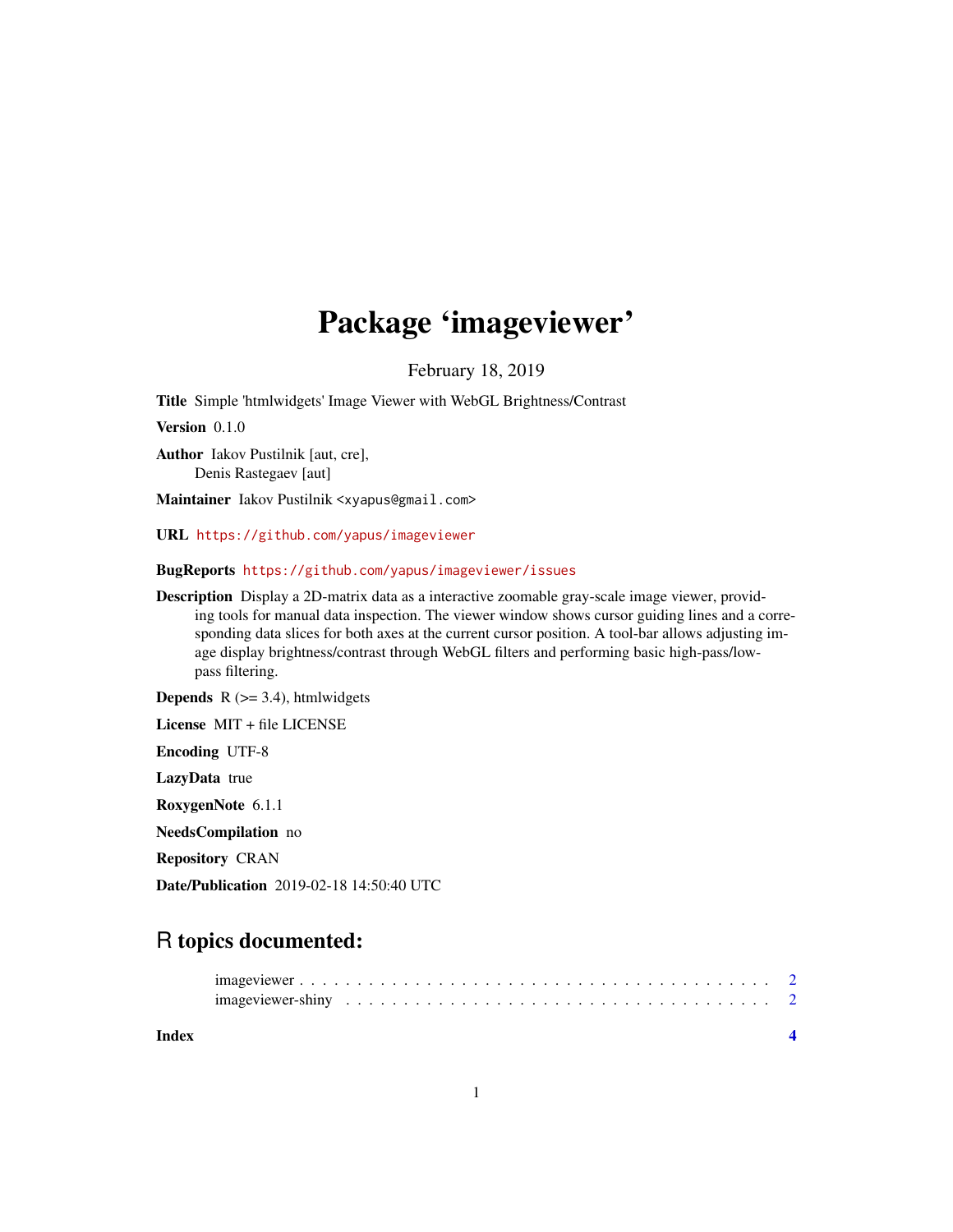<span id="page-1-0"></span>imageviewer *imageviewer*

#### Description

Simple htmlwidgets matrix viewer with WebGL brightness/contrast

#### Usage

```
imageviewer(data, width = NULL, height = NULL, elementId = NULL,
 options = list()
```
#### Arguments

| data      | A matrix                                          |
|-----------|---------------------------------------------------|
|           | width, height matrix dimensions                   |
| elementId | HTML element Id                                   |
| options   | list of other options (passed through to JS code) |

#### Value

Plot matrix in html widget

#### Examples

```
# Create matrix
m \le - matrix(rnorm(512 * 512, mean = 100, sd = 10), 512, 512)
# Plot
imageviewer(m)
```
imageviewer-shiny *Shiny bindings for imageviewer*

#### Description

Output and render functions for using imageviewer within Shiny applications and interactive Rmd documents.

#### Usage

```
imageviewerOutput(outputId, width = "100%", height = "400px")
renderImageviewer(expr, env = parent.frame(), quoted = FALSE)
```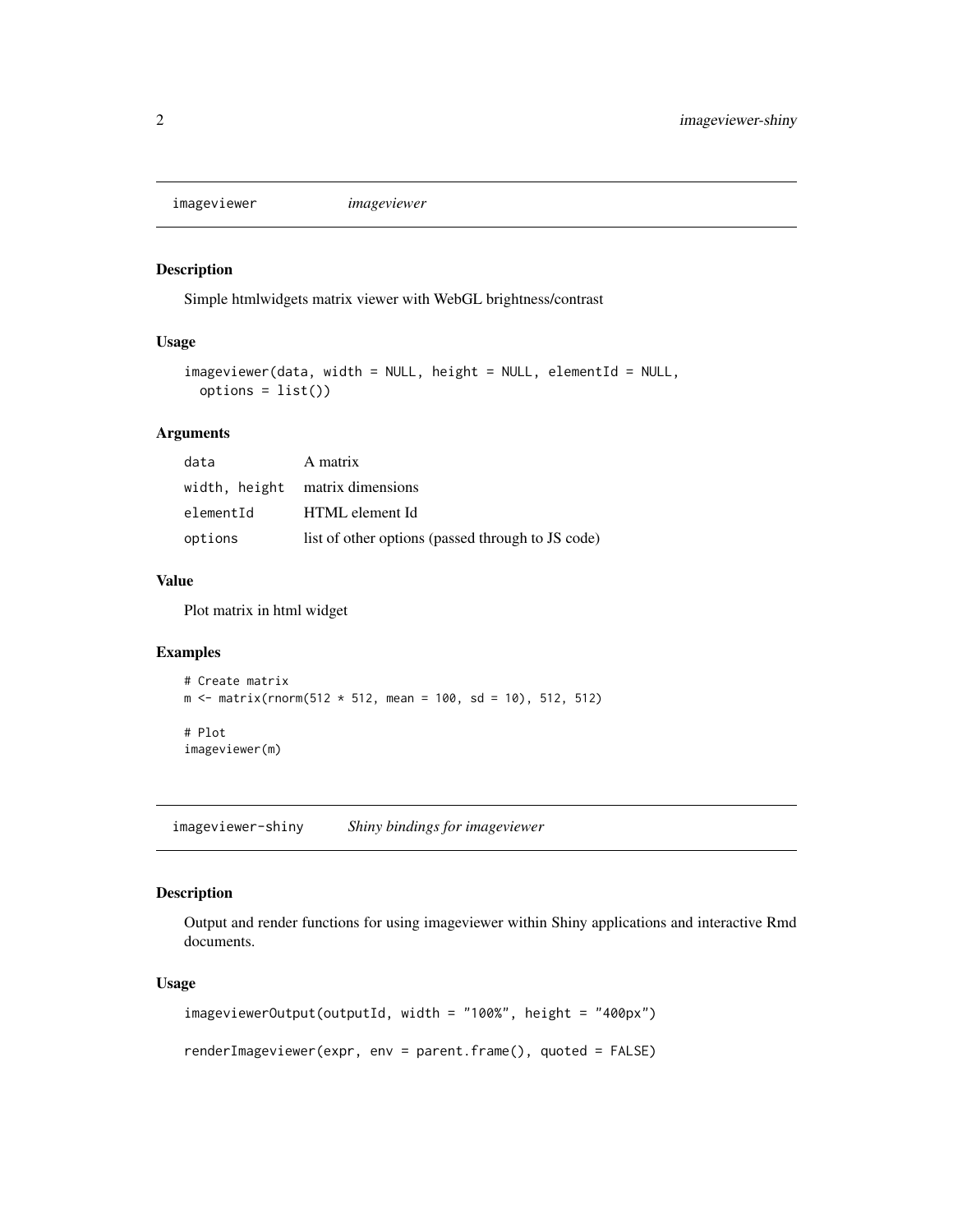#### Arguments

| outputId      | output variable to read from                                                                                                      |
|---------------|-----------------------------------------------------------------------------------------------------------------------------------|
| width, height | Must be a valid CSS unit (like '100%', '400px', 'auto') or a number, which<br>will be coerced to a string and have 'px' appended. |
| expr          | An expression that generates a imageviewer                                                                                        |
| env           | The environment in which to evaluate expr.                                                                                        |
| quoted        | Is expr a quoted expression (with $\eta$ uote())? This is useful if you want to save<br>an expression in a variable.              |